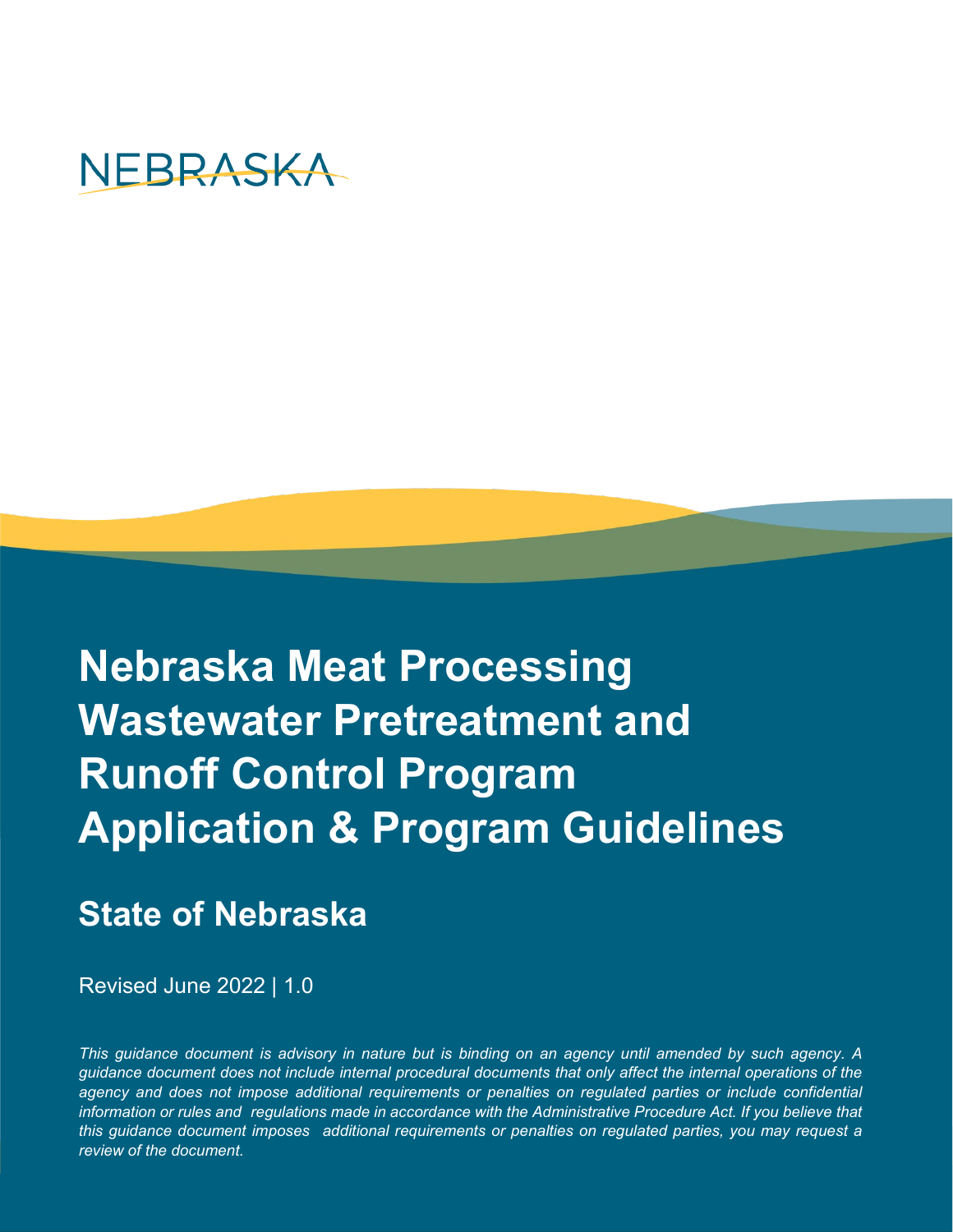## **TABLE OF CONTENTS**

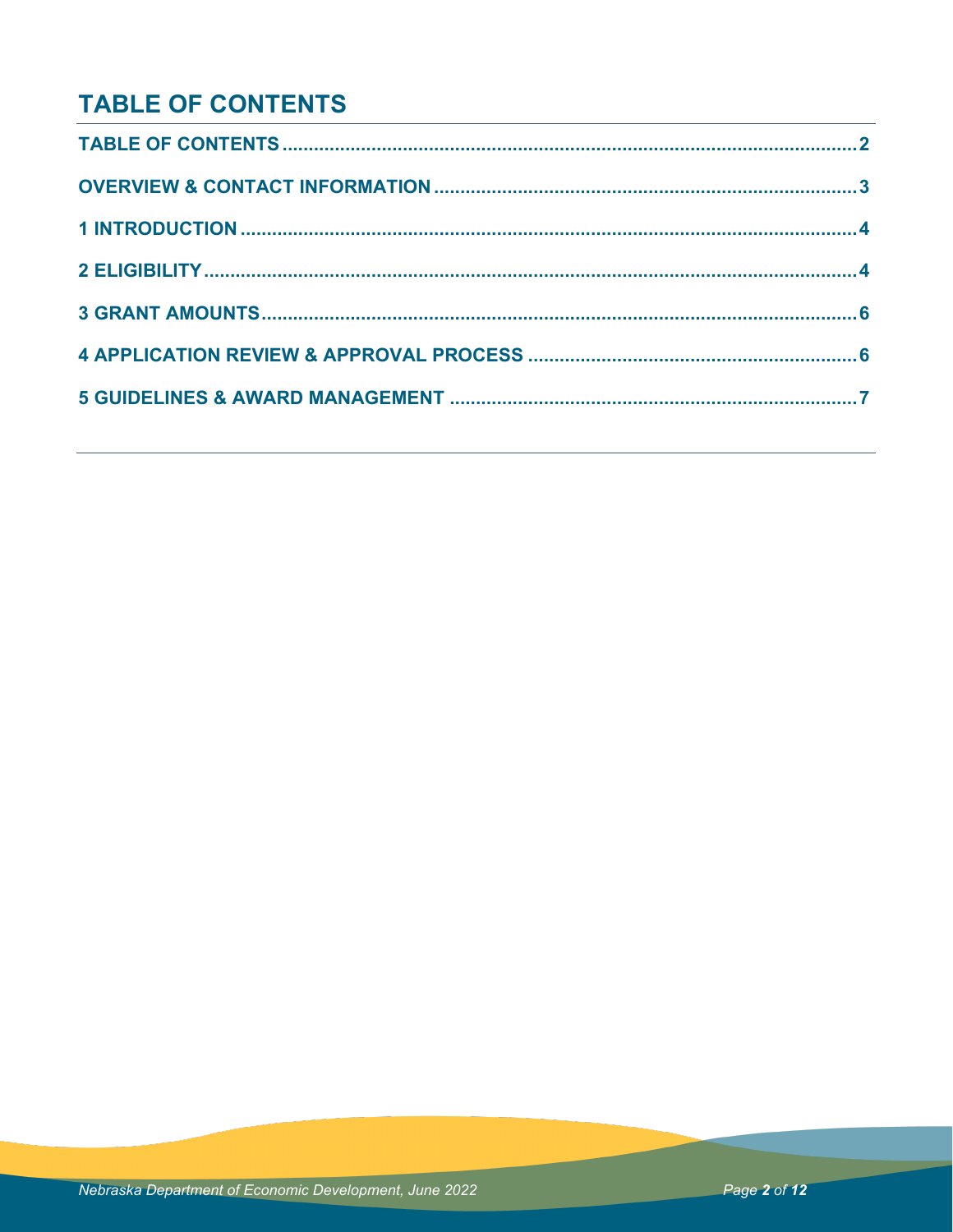## **OVERVIEW & CONTACT INFORMATION**

Lorena Reichert, Business Project Manager Nebraska Department of Economic Development Business Development Division 245 Fallbrook Blvd, Suite 002 Lincoln, NE 68521 402-471-4667 [Lorena.Reichert@nebraska.gov](mailto:Lorena.Reichert@nebraska.gov) 

| <b>GRANT SCHEDULE</b>         |     |  |  |
|-------------------------------|-----|--|--|
| Letter of Intent Due Date     | N/A |  |  |
| Application Due Date          | TBD |  |  |
| <b>Anticipated Award Date</b> | TBD |  |  |
| Contract Term                 |     |  |  |

The Nebraska Meat Processing Wastewater Pretreatment Runoff Control program is authorized and further described within *Nebraska Legislative Bill 1014, § 44 (Neb. Leg., 107th Leg. 2d Sess.).*

### Application Portal and Grants Management System

To administer the Nebraska Meat Processing Wastewater Pretreatment and Runoff Control program, the Nebraska Department of Economic Development (DED) uses a grants management system (GMS), AmpliFund. The GMS User Guides, with instructions for accessing and using the system to apply or implement a Nebraska Meat Processing Wastewater Pretreatment and Runoff Control program grant, and other resources are available on DED's website, [http://opportunity.nebraska.gov/amplifund/.](http://opportunity.nebraska.gov/amplifund/)

For technical assistance using the GMS, contact the AmpliFund support team at [support@amplifund.zendesk.com.](mailto:support@amplifund.zendesk.com) For assistance on DED's business processes in the GMS, email the DED Research team at [support@dednebraska.zendesk.com.](mailto:support@dednebraska.zendesk.com)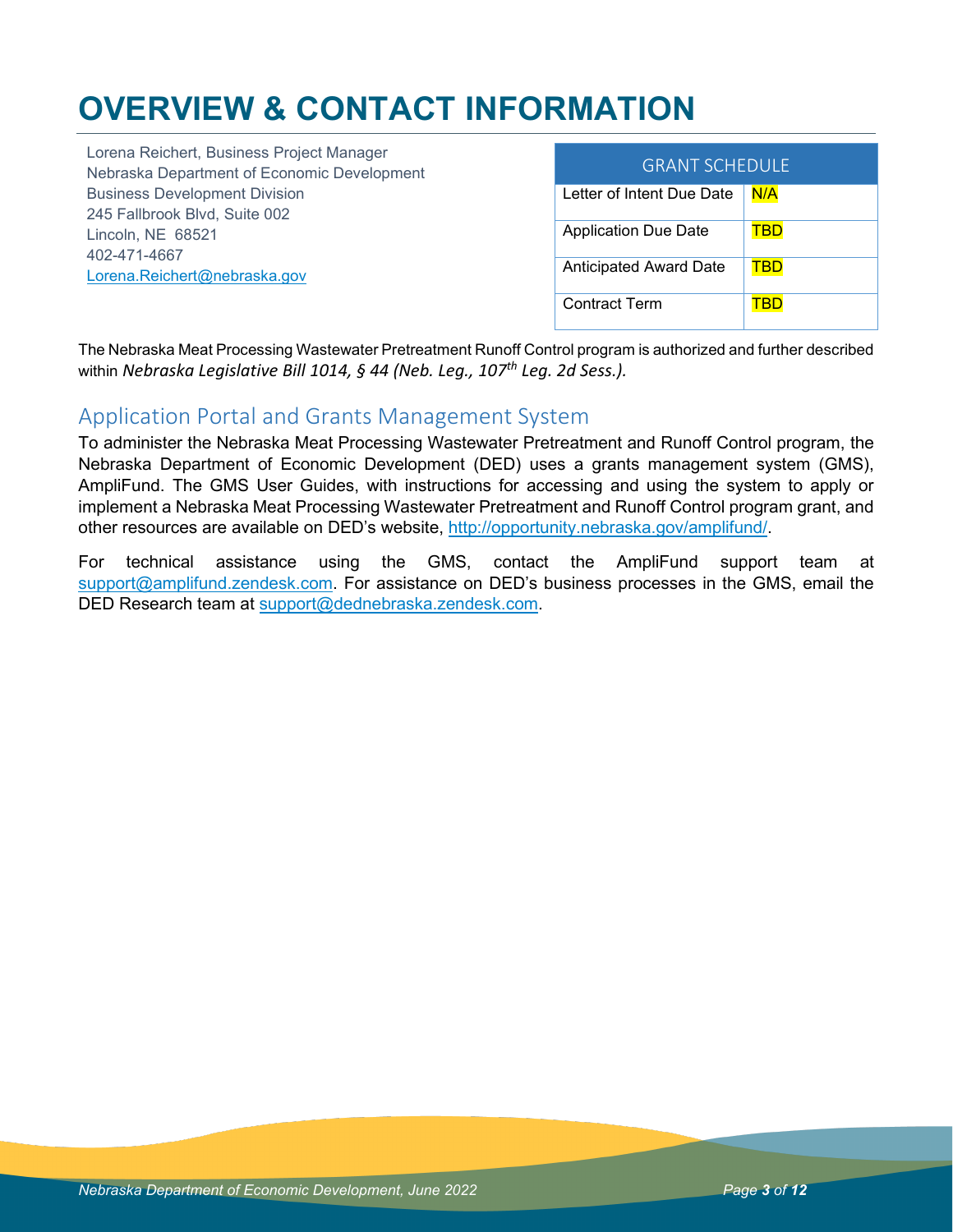## **1 INTRODUCTION**

The Nebraska Legislature passed, and the Governor signed, Legislative Bill 1014 during the 2022 Legislative Session for an Act relating to appropriating funds allocated to the State of Nebraska from the Federal Coronavirus State Fiscal Recovery Fund pursuant to the federal American Rescue Plan Act of 2021. In that Act, the Nebraska Department of Economic Development (DED) was appropriated \$20,000,000.00 for the Fiscal Year 2022-23 to create a program and provide funds for wastewater pretreatment and runoff control for meat processing plant site development.

DED will make an application available for the purpose of applying for financial assistance under the Nebraska Meat Processing Wastewater Pretreatment and Runoff Control Program. The applications will be accepted at a date to be determined, and awards will be issued until funds are exhausted.

These Application & Program Guidelines, grant schedule, listing of prior awards, and other documents can be found at the Nebraska Meat Processing Wastewater Pretreatment and Runoff Control program webpage when available on DED's website, [opportunity.nebraska.gov,](https://opportunity.nebraska.gov/) or by contacting Lorena Reichert, Program Coordinator.

GMS User Guides, with instructions for accessing and using the system to apply for and implement a program grant, and other resources are available on DED's AmpliFund Resource page, [https://opportunity.nebraska.gov/programs/amplifund/.](https://opportunity.nebraska.gov/programs/amplifund/)

## **2 ELIGIBILITY**

The Nebraska Meat Processing Wastewater Pretreatment and Runoff Control Program, and any awards made thereunder, are funded with federal funds allocated to the State of Nebraska from the federal Coronavirus State Fiscal Recovery Fund (CSFRF) pursuant to the American Rescue Plan Act of 2021 (ARPA). As such all funds must be used in compliance with section 602(c) of the Social Security Act, 42 U.S.C. § 802(c), 31 C.F.R. Part 35, the U.S. Department of the Treasury regulations implementing that section, all relevant Treasury guidance, and the Coronavirus State Fiscal Recovery Fund Award Terms and Conditions.

## 2.1 Eligible Use

Pursuant to 42 U.S.C. § 802(c)(1), awards made by the Nebraska Meat Processing Wastewater Pretreatment and Runoff Control Program will be made to make necessary investments in water, sewer, or broadband infrastructure.

The Nebraska Meat Processing Wastewater Pretreatment and Runoff Control Program will provide awards to any Nebraska municipality or intermunicipal agency that has identified a site for locating and constructing a publicly-owned treatment works for a new meat processing facility.

In accordance with 31 C.F.R. Part 35 as indicated in Treasury guidance *Coronavirus State & Local Fiscal Recovery Funds: Overview of the Final Rule* on Page 37, the CSFRF funds "may be used to make necessary investments in water and sewer infrastructure." According to the guidance, state governments have a tremendous need to address the consequences of deferred maintenance in drinking water systems and removal, management, and treatment of sewage and stormwater, along with additional resiliency measures needed to adapt to climate change. As such, Treasury has specifically enumerated as eligible those projects otherwise eligible under EPA's Clean Water State Revolving Fund (CWSRF). The Supplemental Information promulgated by Treasury with 31 C.F.R. Part 35 indicates that "Treasury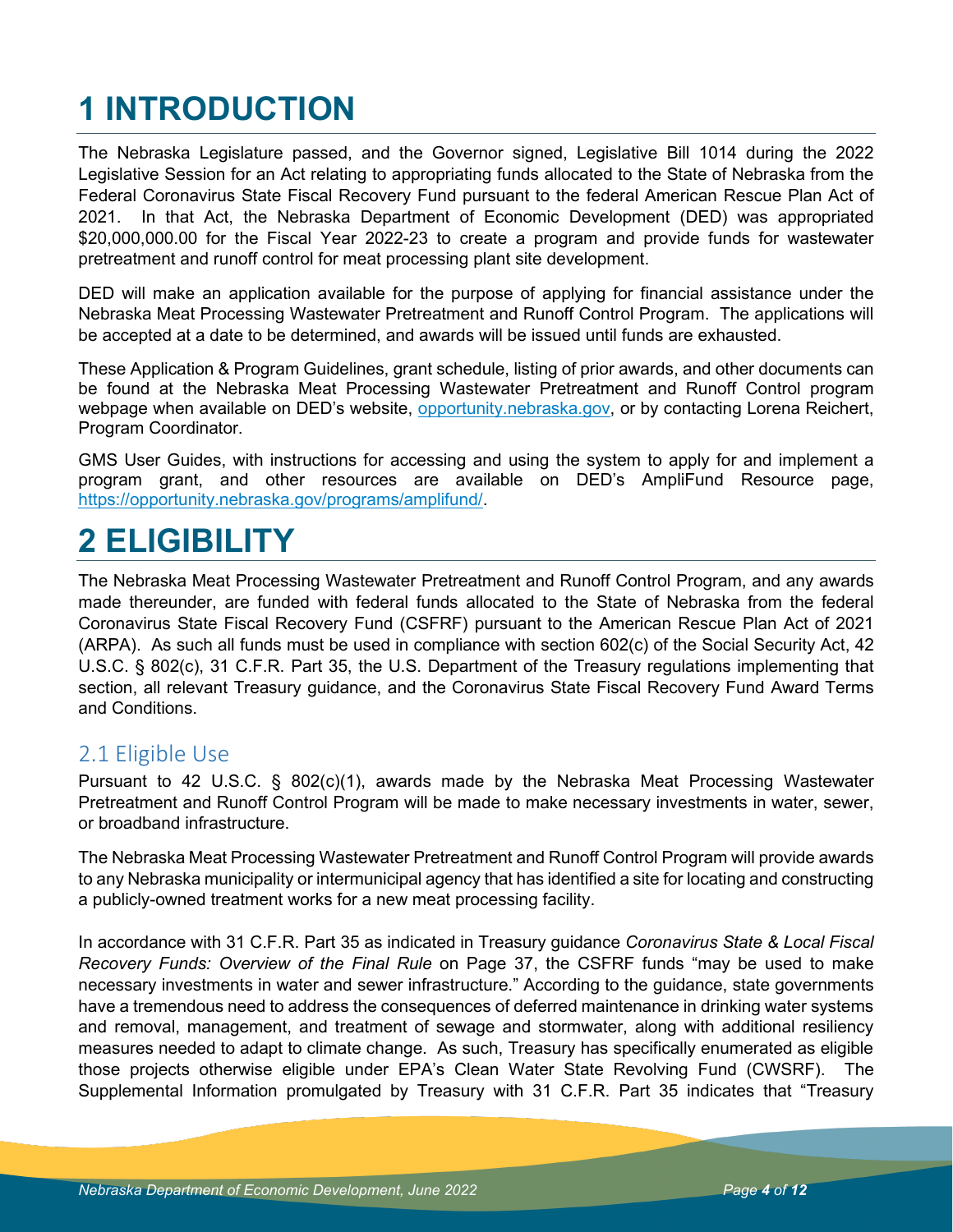considers an investment in infrastructure to be necessary if it is (1) responsive to an identified need to achieve or maintain an adequate minimum level of service, which for some eligible project categories may include a reasonable projection of increased need, whether due to population growth or otherwise and (2) a cost-effective means for meeting that need, taking into account available alternatives…[and] a centralized wastewater treatment project should be designed to manage updated estimated flow rates and comply with Clean Water Act requirements."

A full list of projects eligible under EPA's Clean Water State Revolving Fund (CWSRF) can be found at [CWSRF.](https://www.epa.gov/sites/default/files/2016-07/documents/overview_of_cwsrf_eligibilities_may_2016.pdf) Project Eligibilities include:

- Construction of publicly owned treatment works
- Projects pursuant to implementation of a nonpoint source pollution management program established under the Clean Water Act (CWA)
- Decentralized wastewater treatment systems that treat municipal wastewater or domestic sewage
- Management and treatment of stormwater or subsurface drainage water
- Water conservation, efficiency, or reuse measures
- Development and implementation of a conservation and management plan under the CWA
- Watershed projects meeting the criteria set forth in the CWA
- Energy consumption reduction for publicly owned treatment works
- Reuse or recycling of wastewater, stormwater, or subsurface drainage water
- Security of publicly owned treatment works

DED shall use funds to provide financial assistance for wastewater pretreatment and runoff control for meat processing plant site development.

## 2.2 Eligible Project Costs

Eligible centralized wastewater treatment projects include: primary and secondary treatment, advanced treatment, sewer system, CSO correction, climate resilience, and security.

| Primary/Secondary                                                                                                                                                                                                                                                                                                                                                                                                             | Advanced                                                                                                                                                                      | <b>Sewer System</b>                                                                                                                | <b>CSO Correction</b>                                                                      |
|-------------------------------------------------------------------------------------------------------------------------------------------------------------------------------------------------------------------------------------------------------------------------------------------------------------------------------------------------------------------------------------------------------------------------------|-------------------------------------------------------------------------------------------------------------------------------------------------------------------------------|------------------------------------------------------------------------------------------------------------------------------------|--------------------------------------------------------------------------------------------|
| • Upgrade, repair,<br>replacement, or<br>installation/construction<br>of new:<br>⊙ Headworks<br>$\circ$ Screening<br>systems<br>$\circ$ Grit chambers<br>$\circ$ Clarifiers<br>⊙ Biological<br>treatment systems<br>$\circ$ Biosolids<br>dewatering and<br>residuals handling<br>equipment<br>• Pro rata share of<br>capital costs of off-site<br>co-digestion facilities<br>that receive residuals<br>from a treatment works | • Upgrade, repair,<br>replacement, or<br>installation/construction<br>of new:<br>⊙ Nutrient removal<br>processes<br>○ Filtration systems<br>$\circ$ Disinfection<br>processes | • Upgrade, repair,<br>replacement, or<br>installation/construction<br>of new:<br>$\circ$ Pipes<br>○ Pump stations<br>⊙ Force mains | • Installation of<br>separate sanitary<br>and storm sewers<br>• Downspout<br>disconnection |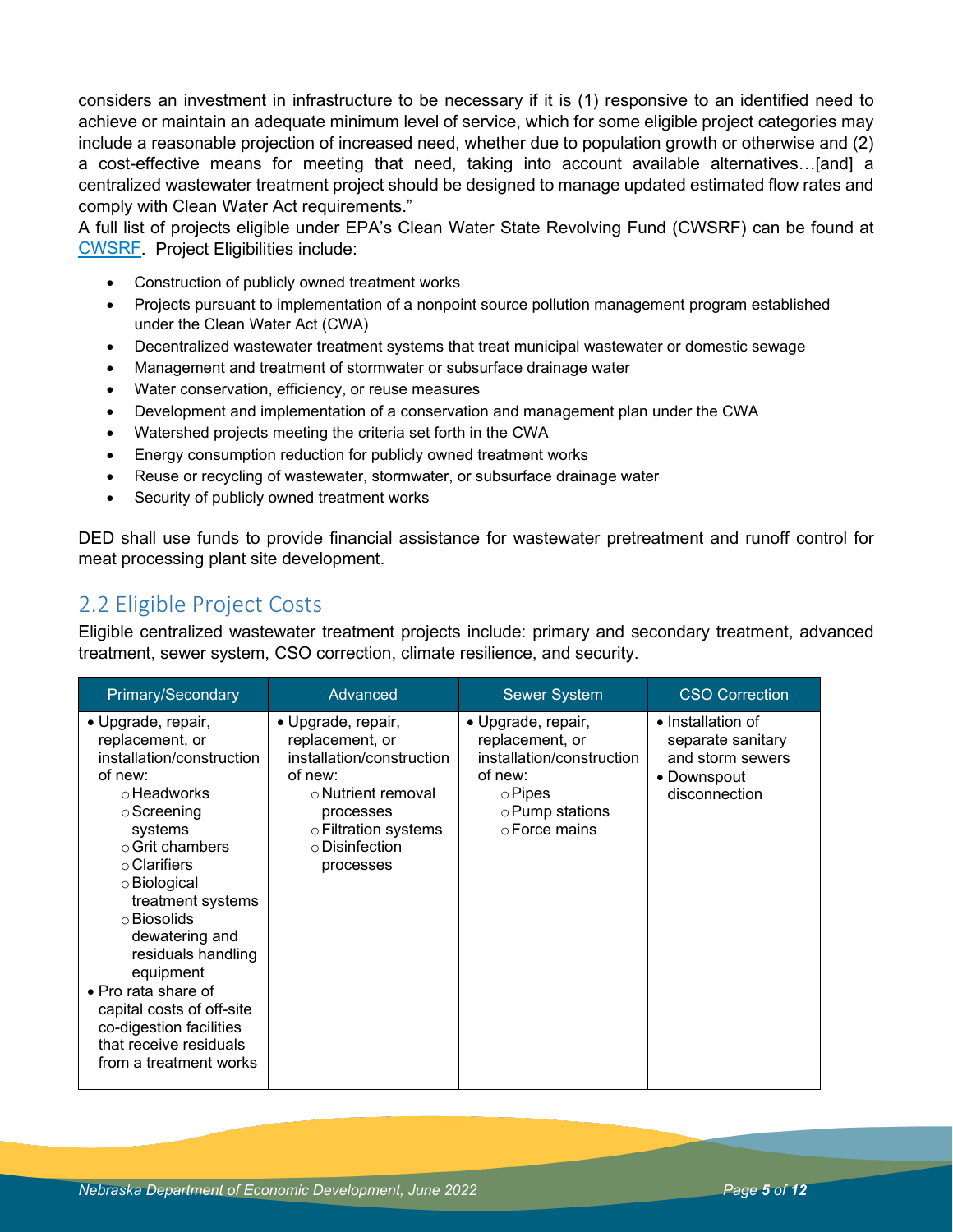| <b>Climate Resilience for Treatment Works</b>                                                                                                                                                                                                                                                                                                                                                                                                                                                                                                                                                                                                                                                                                                                                                                                                                                                                                                                                                                      | Security                                                                             |
|--------------------------------------------------------------------------------------------------------------------------------------------------------------------------------------------------------------------------------------------------------------------------------------------------------------------------------------------------------------------------------------------------------------------------------------------------------------------------------------------------------------------------------------------------------------------------------------------------------------------------------------------------------------------------------------------------------------------------------------------------------------------------------------------------------------------------------------------------------------------------------------------------------------------------------------------------------------------------------------------------------------------|--------------------------------------------------------------------------------------|
| $\bullet$ Sea walls<br>• Levies/dykes/berms<br>• Relocation/elevation of certain assets or entire facility above current/projected<br>flood stage<br>• Installation of flood attenuation, diversion, or retention infrastructure within or<br>beyond the footprint of a treatment works that protects the treatment works<br>including floodwater channels/culverts, green infrastructure, and natural systems<br>capable of mitigating a storm surge (e.g., barrier beach and dune systems, tidal<br>wetlands, and living shorelines)<br>• Installation of wind resistant features<br>• Saltwater resistant equipment/components<br>• Backup generators and fuel transport and storage tanks<br>• Portable pumps<br>• Floodwater pumping systems<br>• Physical hardening of electrical systems/equipment<br>• Dry flood proofing of structures<br>• Elevated walls/caps for treatment tanks<br>• Installation of redundant equipment/components<br>• Overflow tanks/tunnels<br>• Regionalization/interconnections | $\bullet$ Fencing<br>• Security cameras<br>• Security lighting<br>• Motion detectors |

## 2.3 Eligible Applicants

Eligible Applicants are any Nebraska municipality or intermunicipal agency that has identified a site for locating and constructing a publicly-owned treatment works for a new meat processing facility.

## **3 GRANT AMOUNTS**

The Nebraska Meat Processing Wastewater Pretreatment and Runoff Control Program can provide grants up to \$20,000,000.00.

## **4 APPLICATION REVIEW & APPROVAL PROCESS**

DED will develop, make available, and accept applications at a date to be determined through its GMS, AmpliFund. The application requires, at minimum the following information:

- **Project site development plan.** Attach a map of the project area depicting wastewater pretreatment and runoff control plan.
- **Completed Independent third-party project economic impact study.** Attach economic impact study indicating local economic impact resulting from the construction and operation of the beef processing plant.
- **Project Timeline.** Describe project timeline and milestones (project wastewater pretreatment and runoff control site development work MUST be completed by June 30, 2023).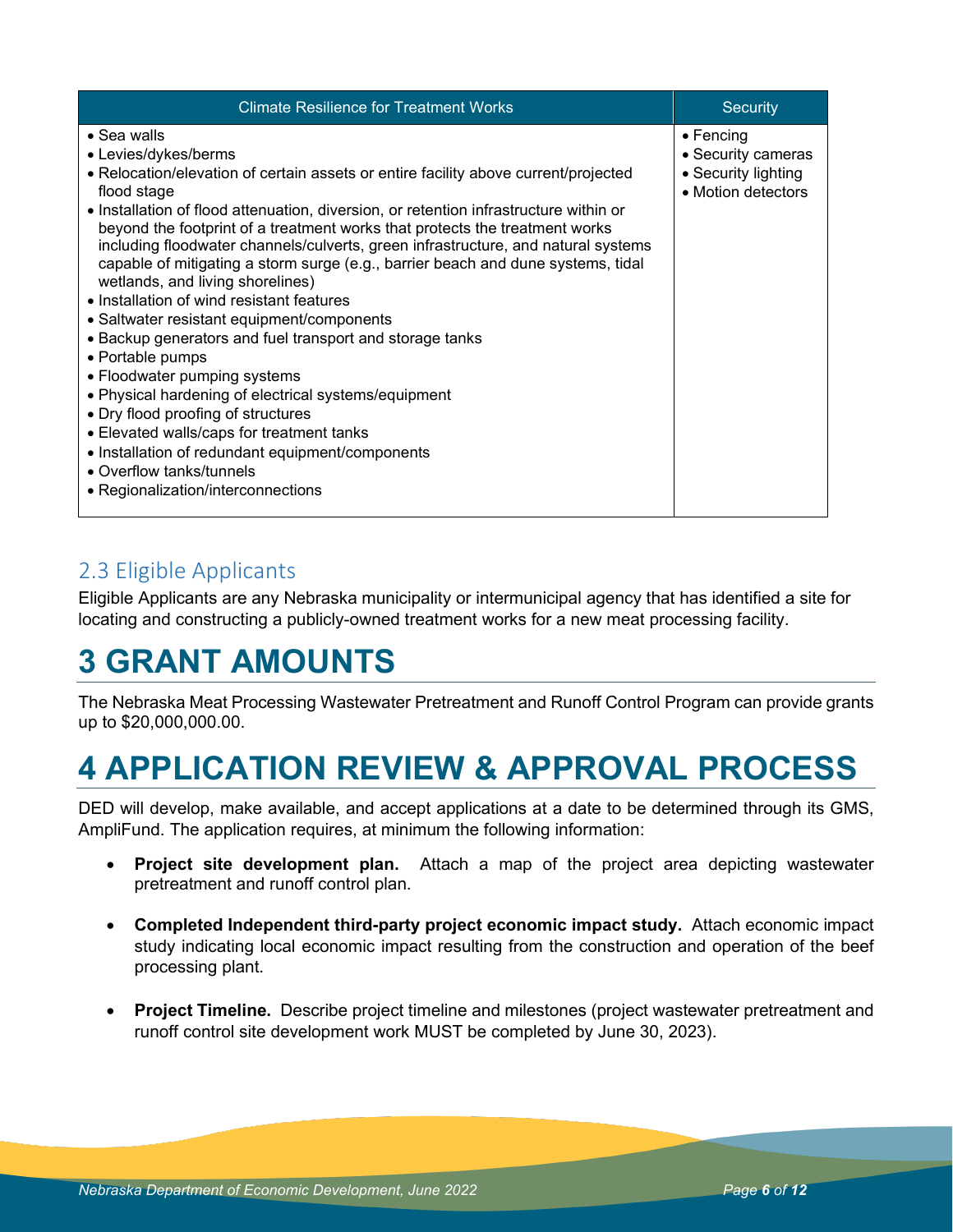## 4.1 Application Timing and Process

Applications will be accepted at a date to be determined and awards will be issued to qualifying applicants until funds are exhausted. Applications must be completed via DED's GMS and must fully comply with all requirements within the time period specified. Applications that do not include all of the documentation or attachments required or have not been fully completed, will not be considered. At its discretion, DED may request supplemental materials from applicants.

The user guides referenced in **bold** can be found at DED's GMS help center: [https://opportunity.nebraska.gov/programs/amplifund/.](https://opportunity.nebraska.gov/programs/amplifund/)

### 4.2 Application Technical Assistance

Your application will be submitted electronically through DED's GMS. It will automatically close at the time specified. You will not be able to submit after that point. Once you have submitted your application, you cannot edit it. DED will receive automatic notification of your submissions.

#### 4.2.1 Account Management

If you do not already have an applicant account, you will need to register for one (see **Registering for the Applicant Portal** user guide). You will need to add your staff as users to your organizational account (see **How to Add Users**). If you have hired an entity to apply on your behalf ("External User"), please follow the **External Users Guide** when setting up the account. It is best practice for the applicant organization to create an AmpliFund account, adding your External User as a user in your organization.

#### 4.2.2 Application Sections

To successfully apply, you will need to complete all required fields and sections of the applications. Applications will have the following sections:

- Project Information
- Application Forms
- Budget
- Performance Plan

See DED's GMS support site for a program-specific user guide and general user guides and help videos on applying.

## **5 GUIDELINES & AWARD MANAGEMENT**

### 5.1 Award Overview

Once DED approves an application for an award, DED will issue a letter indicating as such to the Awardee. Along with the letter will be an organization questionnaire that the Awardee must complete fully and return to DED. Upon receipt of the organization questionnaire, DED will prepare and deliver to the Awardee a Nebraska Meat Processing Wastewater Pretreatment and Runoff Control Program Grant Award Agreement for review and signature. This process typically happens within 30-45 days of DED's receiving the fully completed organizational questionnaire.

Awardees must review, sign, and submit the Nebraska Meat Processing Wastewater Pretreatment and Runoff Control Grant Award Agreement and meet any required special conditions items before issuance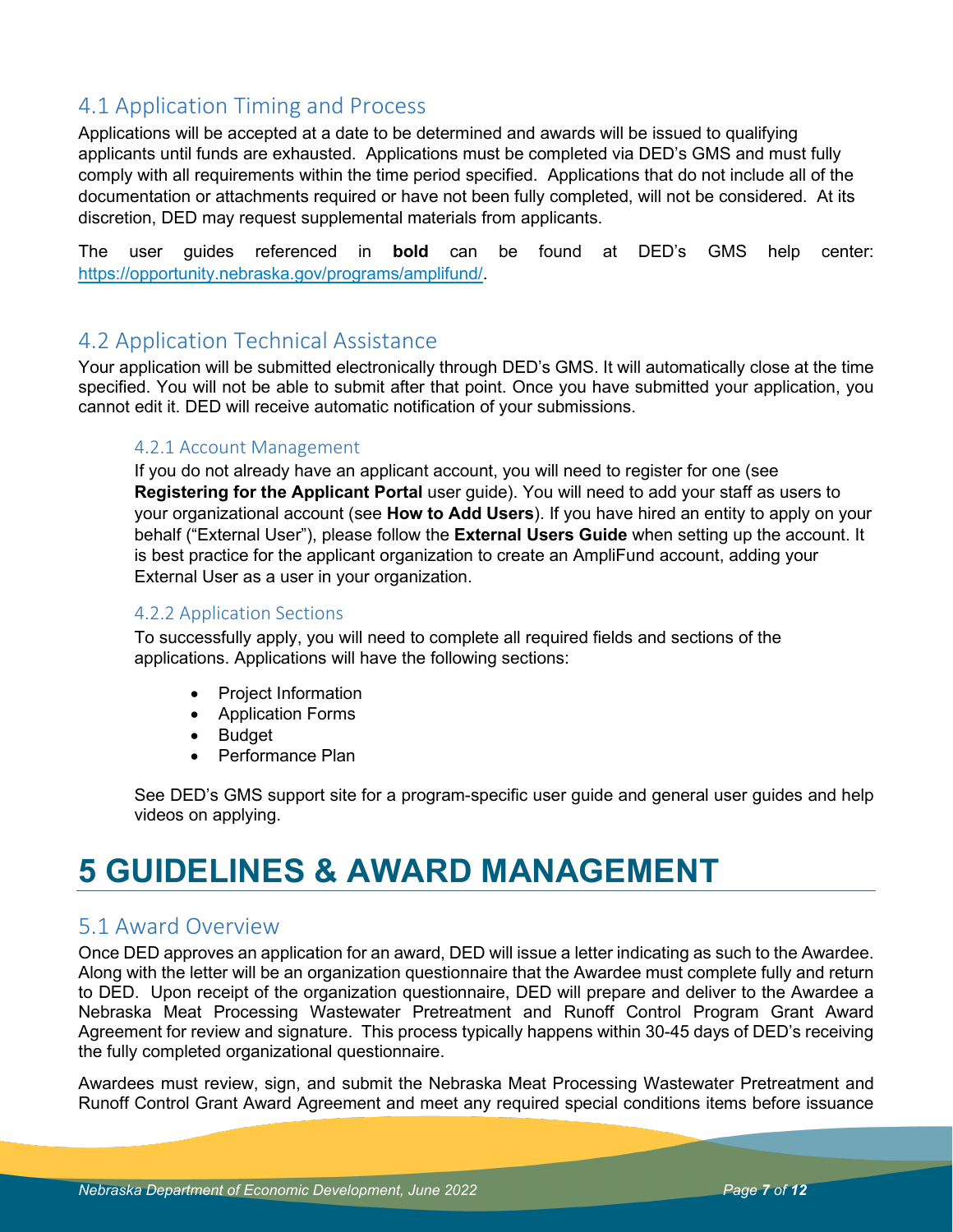of the first disbursement. Award agreements are issued for a performance period that will extend from the agreement start date until December 31, 2026. All funds awarded must be obligated to eligible uses by July 1, 2024 and if so obligated, expended by the Awardee by December 31, 2026. Funds not obligated by July 1, 2024 will be returned to DED for transfer as required under LB1024. Obligated funds not expended by December 31, 2026 must be returned to DED for return to Treasury. For the purposes of the award, "obligation" means orders placed for property and services, contracts and subawards made, and similar transactions that require payment. Further instructions or other requirements about the award agreement may be provided to Awardees along with the NOA or by other written communication or notice.

### 5.2 Account Setup

Following DED's issuance of the application approval letter, the Awardees will receive a GMS-generated email from AmpliFund Administrator, [no-reply@gotomygrants.com,](mailto:no-reply@gotomygrants.com) indicating that the Awardee has an award and prompting you to log-in. There will be a user guide with instructions on how to log-in, based on whether or not your organization has an account. This email is sent to the Account Owner, which is typically the Primary Contact as identified within the Application. Awardees should check their spam or junk mail folder as email settings may direct this system-generated email there. If the Primary Contact's information is no longer valid, the links in the email are expired, or the email is not received within 30 days of letter of approval, the Awardee should contact the Nebraska Meat Processing Wastewater Pretreatment and Runoff Control Coordinator.

#### 5.2.1 Log-in

The application portal is distinct from the award management side of the GMS, i.e., the URL used to apply for your grant is different from the URL you will use for checking the status of and managing your grant.

To manage your grant, always go to: [https://ne.amplifund.com](https://ne.amplifund.com/) using a supported browser: Google Chrome, Mozilla Firefox, or Microsoft Edge.

To set-up your grant, please follow **What to Do When you Receive a Grant** guide on DED's GMS help center: [https://opportunity.nebraska.gov/programs/amplifund/.](https://opportunity.nebraska.gov/programs/amplifund/)

#### 5.2.2 Add Users to your Account

Once the Awardee's Primary Contact sets up their user account, the option to add other users to help manage the grant becomes available, as does the ability to be assigned or assign tasks to complete various steps of grant implementation (e.g., sign contract, submit completed ACH form, submit payment request, etc.). Please follow the **How to Add Users** guide on DED's GMS help center.

#### 5.2.3 Identify Awardee Grant Manager

After adding users to your account, the Awardee needs to identify a Grant Manager. This person will receive notifications ("tasks") requiring action for implementation of the grant.

NOTE: The Recipient Grant Manager is the primary point of contact for all grant-related matters. All DED and GMS automated emails are directed to the Grant Manager.

### 5.3 Award Agreement and Award Disbursement Process

Following DED's letter of approval, DED issues via DocuSign an electronic copy of the Nebraska Meat Processing Wastewater Pretreatment and Runoff Control Award Agreement. Unless otherwise directed, the agreement and any special conditions are available within the GMS, under Tools > Documents. The Nebraska Meat Processing Wastewater Pretreatment and Runoff Control Award Agreement is entered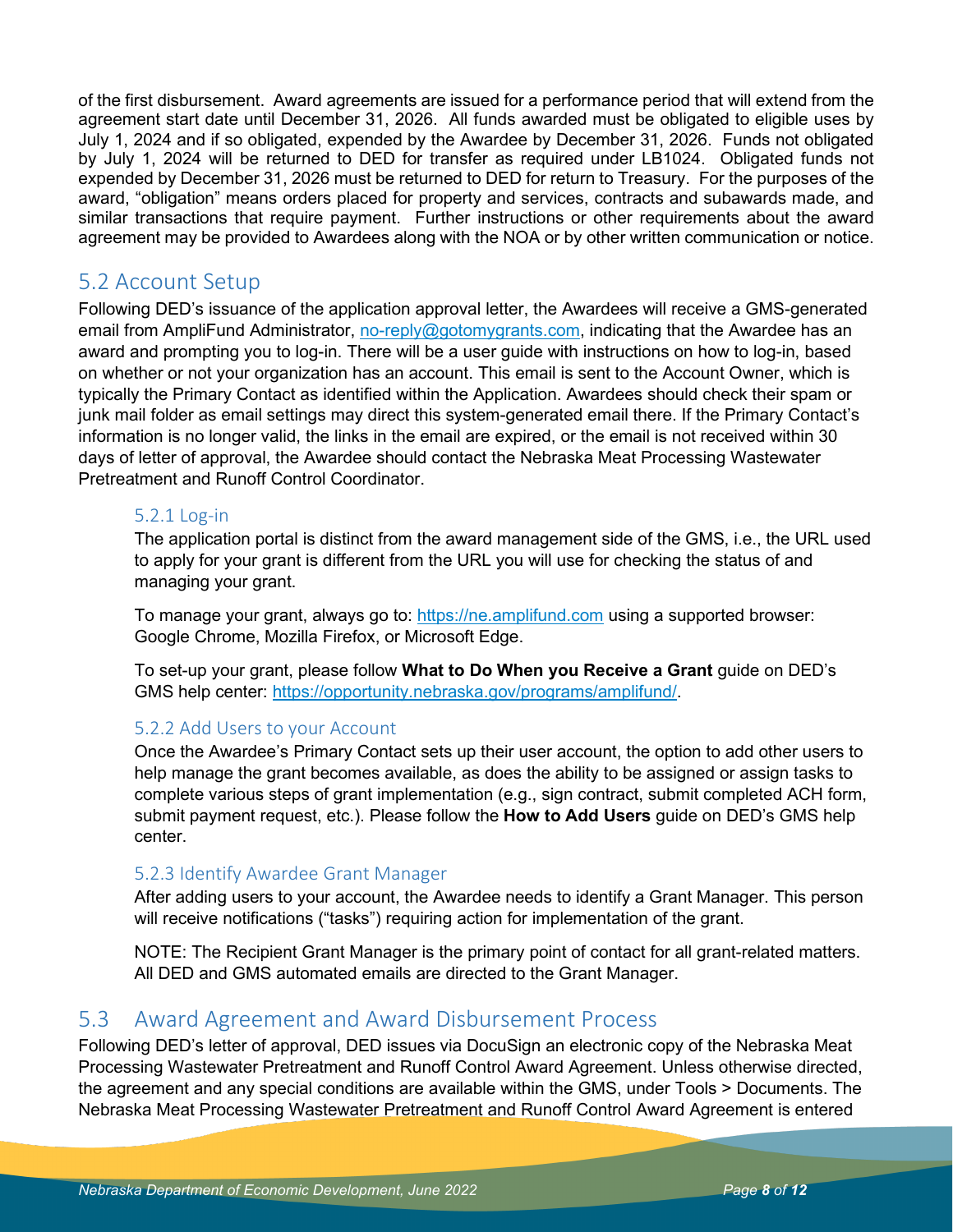into between DED and the Awardee. If the Awardee is an organization or other legal entity, an authorized representative of the Awardee must sign the contract.

The Awardee must review, sign, date, and return the agreement via DocuSign to accept the Nebraska Meat Processing Wastewater Pretreatment and Runoff Control award. DED signs the contract after it is signed by the Awardee. Upon full execution of the agreement and the meeting of any required conditions specified in the contract, the Awardee must submit payment request.

#### 5.3.1 Payment Request and Disbursement Process Overview

Upon DED's approval of payment request, DED will disburse grant funds on a reimbursement basis per request up to the full amount of the grant to the Awardee. The funds are transferred electronically to the account designated on the State of Nebraska ACH Enrollment Form which must be submitted with the signed contract.

At any time, following the execution of the agreement and the meeting of special conditions of the agreement, the Awardee may submit the payment requests. An email from the AmpliFund Administrator will give notice to the Awardee Grant Manager that DED has approved the request for processing of payment. Upon subsequent processing, the email address(s) listed on the Awardee's ACH form receives notice.

Awardees can find detailed instructions for how to submit payment requests in the user guides located on DED's GMS help center, [https://opportunity.nebraska.gov/programs/amplifund/.](https://opportunity.nebraska.gov/programs/amplifund/) Payment of the reimbursement is subject to Awardee's submission of compliance materials (e.g., paid invoices, cancelled checks, etc.) for review and approval by DED.

The timing of the final disbursement request depends on the Awardee's ability to document expenditure of funds as required in the agreement but should be submitted to DED on or before the end of the contract term.

### 5.4 Compliance & Reporting Requirements

Once the grant awards are made, Awardees will be subject to applicable state and federal statutes and regulations which govern the use of the award funds. The following is a general overview of compliance and reporting requirements. It should not be considered an exhaustive review of all compliance and reporting requirements. In all instances, Awardees should review the statutes and regulations and agreement terms and conditions applicable to Awardee's use of their award.

#### 5.4.1 Uniform Administrative Requirements

The Nebraska Meat Processing Wastewater Pretreatment and Runoff Control Award grant awards are generally subject to the requirements set forth in the Uniform Administrative Requirements, Cost Principles, and Audit Requirements for Federal Awards, 2 CFR Part 200 (the "Uniform Guidance"). Awardees should review the Uniform Guidance requirements applicable to Applicant's use of federal funds, and federally funded projects. Awardees should consider how and whether certain aspects of the Uniform Guidance apply. The following provides a general summary of compliance responsibilities under applicable federal statutes and regulations, including the Uniform Guidance, as described in 2020 OMB guidance. Note that the descriptions below are only general summaries, and all Awardees are advised to carefully review the Uniform Guidance requirements, any additional regulatory and statutory requirements applicable to the program, and the terms and conditions of the Nebraska Meat Processing Wastewater Pretreatment and Runoff Control Award Agreement.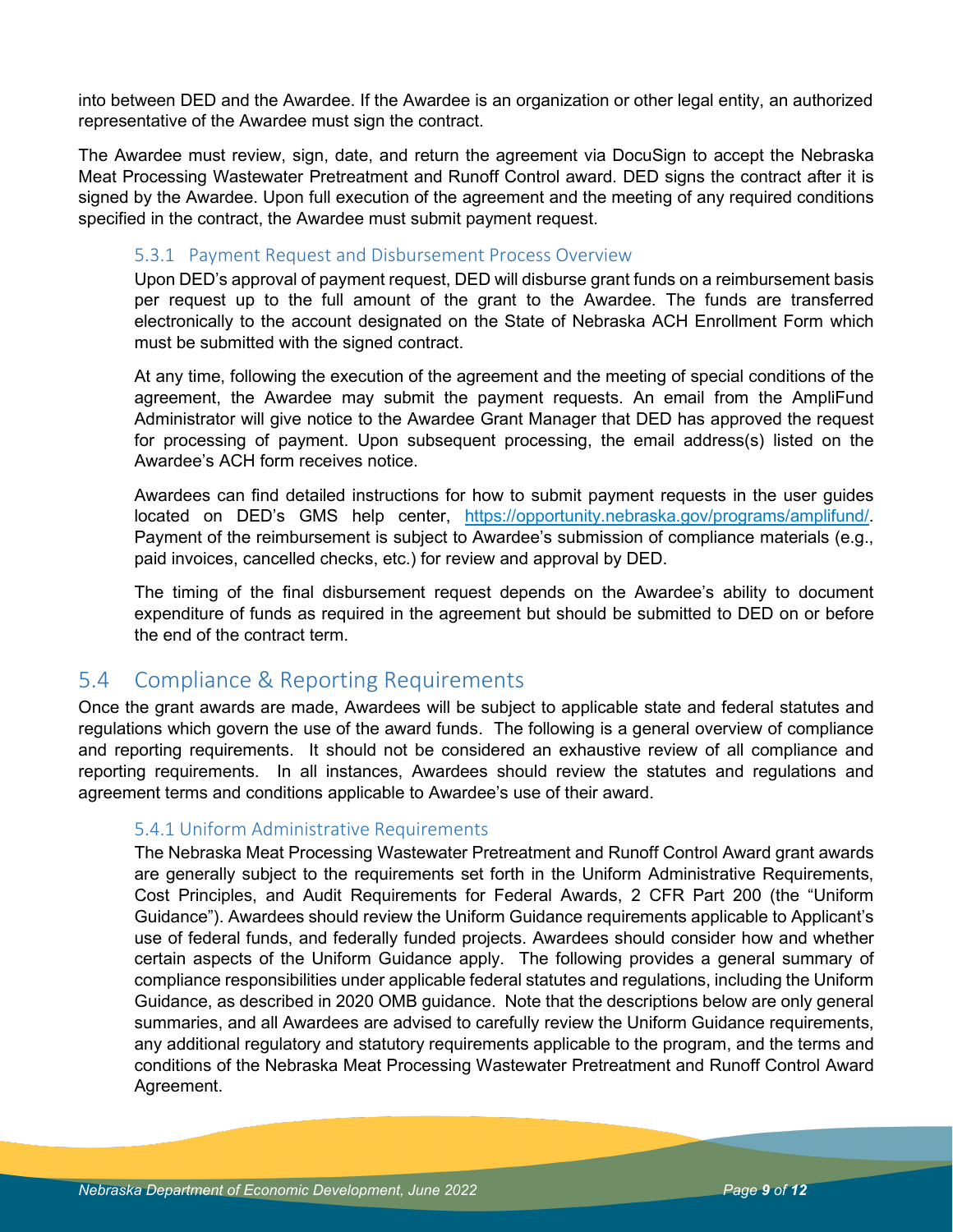Allowable Activities. Each Awardee should review program requirements, including Treasury's Final Rule (31 C.F.R. Part 35) and the Awardee's Award Terms and Conditions, to determine and record eligible uses of funds. Per 2 CFR 200.303, Awardees must develop and implement effective internal controls to ensure that funding decisions under the award constitute eligible uses of funds, and document determinations.

Allowable Costs/Cost Principles. As outlined in the Uniform Guidance at 2 CFR Part 200, Subpart E regarding Cost Principles, allowable costs are based on the premise that an Awardee is responsible for the effective administration of Federal awards, application of sound management practices, and administration of Federal funds in a manner consistent with the program objectives and terms and conditions of the award. Awardees must implement robust internal controls and effective monitoring to ensure compliance with the Cost Principles, which are important for building trust and accountability.

Funds may be, but are not required to be, used along with other funding sources for a given project. Note that funds may not be used for a non-Federal cost share or match where prohibited by other Federal programs.

Treasury's Final Rule and guidance and the Uniform Guidance outline the types of costs that are allowable, including certain audit costs. For example, per 2 CFR 200.425, a reasonably proportionate share of the costs of audits required by the Single Audit Act Amendments of 1996 are allowable; however, costs for audits that were not performed, or not in accordance with 2 CFR Part 200, Subpart F are not allowable. Please see 2 CFR Part 200, Subpart E regarding the Cost Principles for more information.

Eligibility. Under this program, if applicable, Awardees are responsible for ensuring funds are used for eligible purposes. Generally, Awardees must develop and implement policies and procedures, and record retention, to determine and monitor implementation of criteria for determining the eligibility of beneficiaries and/or subrecipients. Awardees will need to maintain procedures for obtaining information evidencing a given beneficiary, subrecipient, or contractor's eligibility including a valid SAM.gov registration. Implementing risk-based due diligence for eligibility determinations is a best practice to augment Awardee's existing controls.

Equipment and Real Property Management. Any purchase of equipment or real property with the Nebraska Meat Processing Wastewater Pretreatment and Runoff Control Award funds must be consistent with the Uniform Guidance at 2 CFR Part 200, Subpart D. Equipment and real property acquired under this program must be used for the originally authorized purpose. Consistent with 2 CFR 200.311 and 2 CFR 200.313, any equipment or real property acquired using the Nebraska Meat Processing Wastewater Pretreatment and Runoff Control Award funds shall vest in the non-Federal entity. Any acquisition and maintenance of equipment or real property must also be in compliance with relevant laws and regulations.

Period of Performance. Generally, unless otherwise limited by this program, funds must be used for costs incurred by the Awardee during the period that begins on March 3, 2021, and ends on December 31, 2024. Award funds expended for the financial obligations incurred by December 31, 2024, must be expended by December 31, 2026.

Procurement, Suspension & Debarment. Awardees are responsible for ensuring that any procurement using award funds, or payments under procurement contracts using such funds are consistent with the procurement standards set forth in the Uniform Guidance at 2 CFR 200.317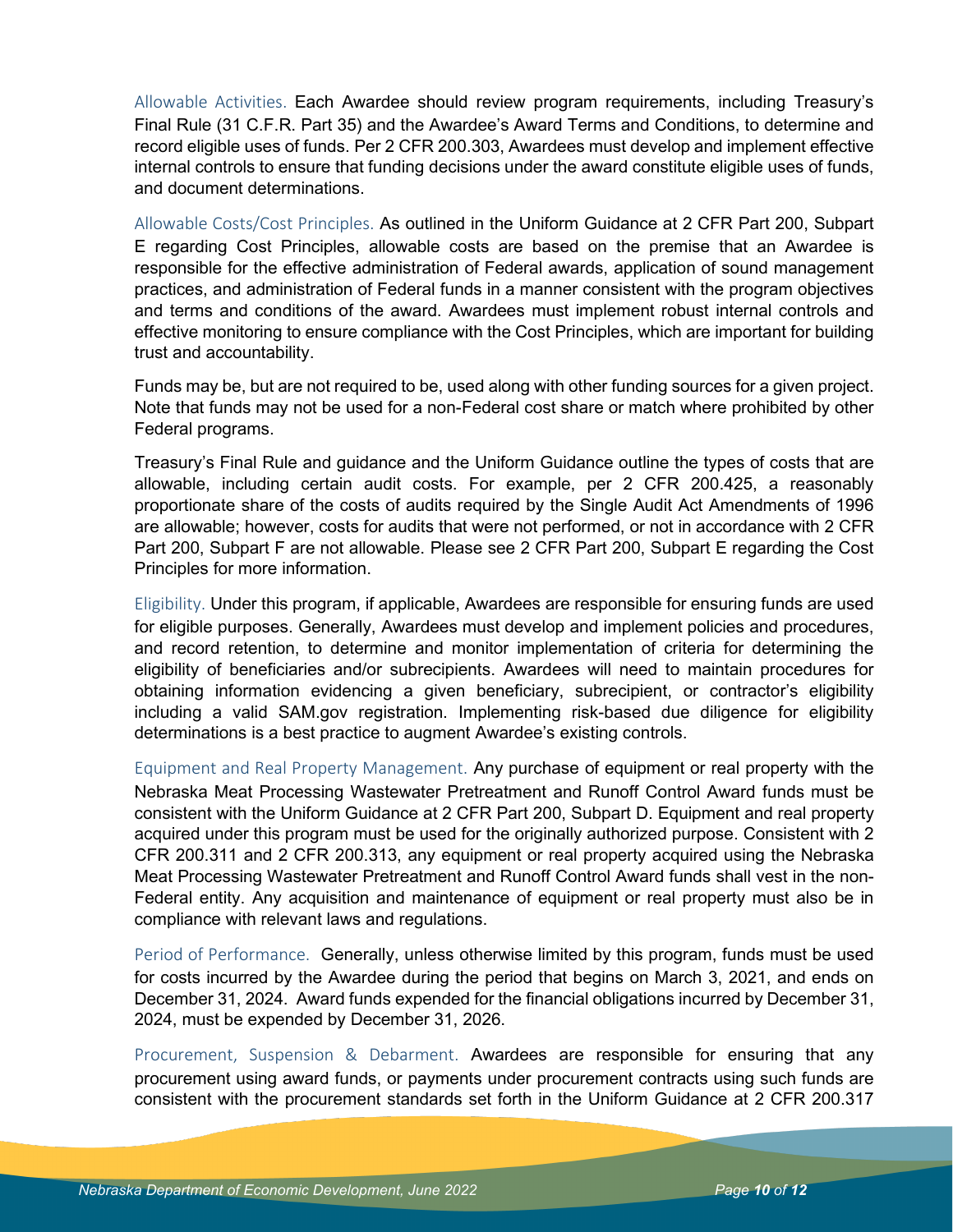through 2 CFR 200.327, as applicable. The Uniform Guidance establishes in 2 CFR 200.319 that all procurement transactions for property or services must be conducted in a manner providing full and open competition, consistent with standards outlined in 2 CFR 200.320, which allows for noncompetitive procurements only in circumstances where at least one of the conditions below is true: the item is below the micro-purchase threshold; the item is only available from a single source; the public exigency or emergency will not permit a delay from publicizing a competitive solicitation; or after solicitation of a number of sources, competition is determined inadequate. Awardees must have and use documented procurement procedures that are consistent with the standards outlined in 2 CFR 200.317 through 2 CFR 200.320. The Uniform Guidance requires an infrastructure for competitive bidding and contractor oversight, including maintaining written standards of conduct and prohibitions on dealing with suspended or debarred parties. Awardees must ensure adherence to all applicable local, State, and federal procurement laws and regulations.

Program Income. Generally, program income includes, but is not limited to, income from fees for services performed, the use or rental of real or personal property acquired under Federal awards and principal and interest on loans made with Federal award funds. Program income does not include interest earned on advances of Federal funds, rebates, credits, discounts, or interest on rebates, credits, or discounts. Awardees of The Nebraska Meat Processing Wastewater Pretreatment and Runoff Control Program funds should calculate, document, and record the organization's program income. Additional controls that Awardees should implement include written policies that explicitly identify appropriate allocation methods, accounting standards and principles, compliance monitoring checks for program income calculations, and records.

The Uniform Guidance outlines the requirements that pertain to program income at 2 CFR 200.307. Treasury intends to provide additional guidance regarding program income and the application of 2 CFR 200.307(e)(1), including with respect to lending programs.

SAM.gov Requirements. Awardees are required to have an active registration with the System for Award Management (SAM) (https://www.sam.gov).

Recordkeeping Requirements. Generally, Awardees must maintain records and financial documents for five years after all funds have been expended or returned. Treasury may request transfer of records of long-term value at the end of such period. Wherever practicable, such records should be collected, transmitted, and stored in open and machine-readable formats. Awardees must agree to provide or make available such records to the State of Nebraska, Nebraska Department of Economic Development, and the U.S. Department of Treasury upon request, and to any authorized oversight body, including but not limited to the Government Accountability Office ("GAO"), Treasury's Office of Inspector General ("OIG"), and the Pandemic Relief Accountability Committee ("PRAC").

Single Audit Requirements. Generally, Awardees that expend more than \$750,000.00 in federal awards during their fiscal year will be subject to an audit under the Single Audit Act and its implementing regulation at 2 CFR Part 200, Subpart F regarding audit requirements. Awardees may also refer to the Office of Management and Budget (OMB) Compliance Supplements for audits of federal funds and related guidance and the Federal Audit Clearinghouse to see examples and single audit submissions.

Civil Rights Compliance. Awardees are required to meet legal requirements relating to nondiscrimination and nondiscriminatory use of the funds. Those requirements include ensuring that entities receiving Federal financial assistance from the Treasury do not deny benefits or